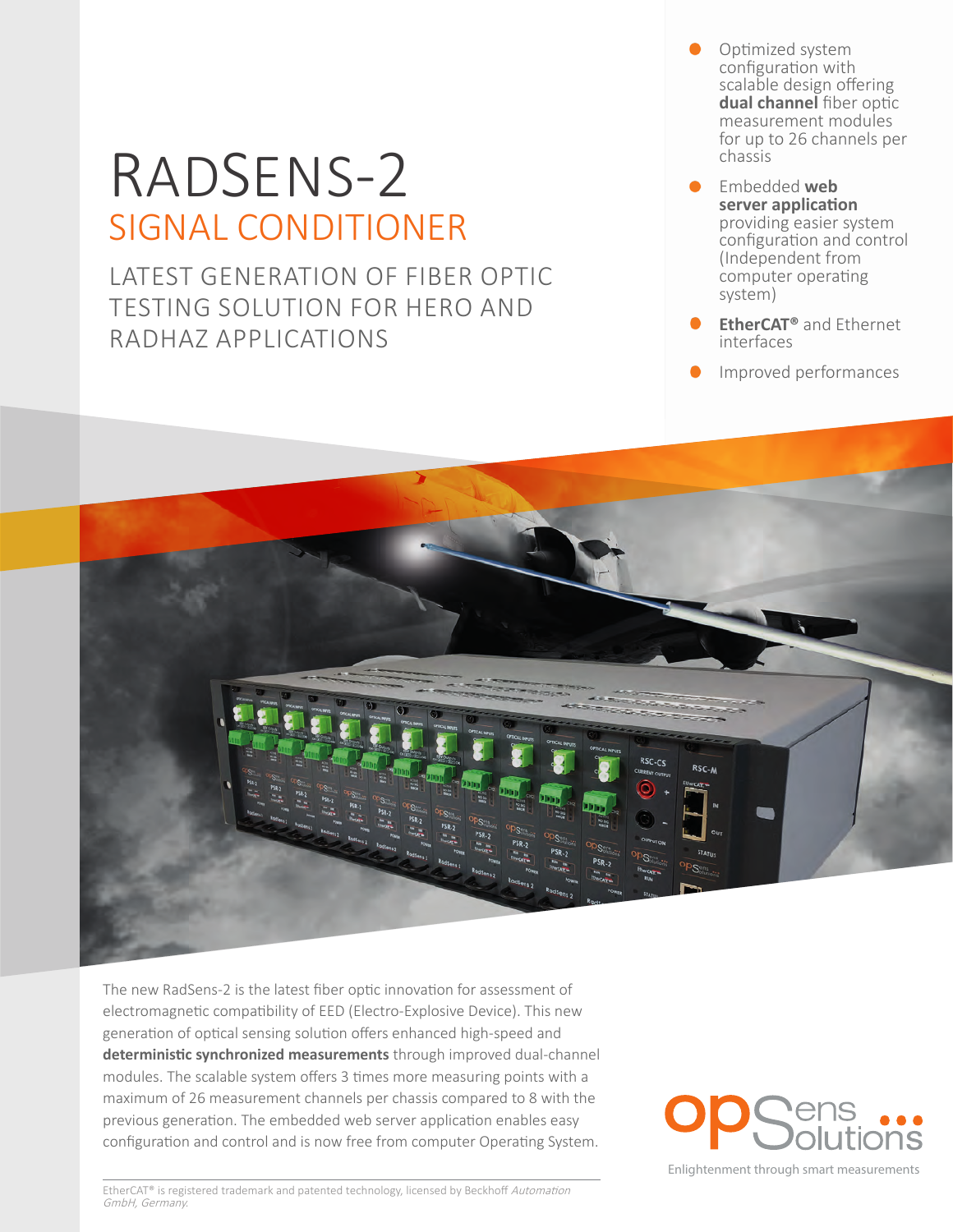#### ADVANCED FILTERING

The RadSens-2 comes with a unique and innovative high performance adaptive filter for noise removal. Without any compromise on response time, the filter remains very efficient even for when dealing with fast signal variations and this, with almost no attenuation of the signal high frequency components.

Two channels per module and two analog outputs

> OpSens Solutions ••• 319 Franquet Street, Suite 110 Quebec QC G1P 4R4 CANADA t. +1.418.682.9996 | e. info-solutions@opsens.com | w. www.opsens-solutions.com

#### MODULAR SOLUTION TAILORED TO YOUR NEEDS

The RadSens-2 is available in multi-module rackmount chassis configuration with up to 13 PSR-2 dual channel measurement modules per chassis (26 channels total) for **great modularity**.

Designed with the HERO needs in mind, the RadSens-2 provides more than realtime temperature measurements. It can automatically convert these temperature measurements in meaningful parameters for HERO testers such as: current (mA), power (mW), and decibel below No-Fire Threshold (dB).

## THE RadSens-2: THE OPTIMAL TESTING SOLUTION FOR HERO/RADHAZ APPLICATIONS

#### SMART SOLUTION

The fiber optic sensing solution of the RadSens-2 system provides reliable assessment of **Electromagnetic Environmental Effects** on ordnance. The solution combines the enhanced RadSens-2 signal conditioner with newly integrated functionalities and the OTG-R fiber optic temperature sensor specifically designed for instrumentation of bridge wire type electro-explosive devices.

The RadSens-2 offers improved capabilities with 3 times more channel per chassis, enhanced performances, EtherCAT® and Ethernet interfaces, newly designed web server application, analog outputs, and optional Bluetooth functionalities.

The new design ensures a **true deterministic synchronization** of the multi-channel measurements.



### RadSens-2 GLOBAL SOLUTION

Enlightenment through smart measurements

ens<br>Jolutions

RadSens-2 : Dedicated for high-speed temperature measurements

### EtherCAT<sup>-</sup> CAPABILITY

#### INSTRUMENTATION EXPERTISE

Over the years, Opsens Solutions has instrumented more than a hundred different EED models. A key factor for successful instrumentation is the design of the whole assembly. For instance, specially made adaptors are used to mount the sensor and secure a perfect position on the tiny bridgewire. This setup provides the required robustness and repeatability since the instrumented EED has to go through multiple rounds of test over the years.

Opsens Solutions' skill and knowledge of fiber optic sensor packaging ensures best available geometry to fit any special bridgewire design.



#### EASY CALIBRATION

The RadSens-2 offers a built-in automatic calibration feature. No more need to collect and analyze data manually. The EED induced current sensitivity is automatically calculated using the auto-calibration software. The unique feature can reduce calibration time up to 90%.

#### RELIABLE FIBER OPTIC SENSORS

Totally immune to Electro-Magnetic Interferences (EMI), the OTG-R temperature sensor has been specially designed for EED instrumentation. With millisecond response time, its compact size makes it perfectly tailored for bridgewire mounting on any kind of Electro-Explosive Devices.

Opsens Solutions' proprietary technology behind the OTG-R eliminates stability issues related to optical fiber movements and manipulations. It provides exceptional reliability and repeatability even when used in environment with high mechanical vibrations.

#### **It is designed to offer an all-in-one testing solution:**

- Complete solution ready to use; no need for separate hardware and software
- Unique real-time adaptive filtering for noise removal without signal attenuation or delay
- Modular and improved current source for efficient calibration of instrumented EED
- Built-in calibration tool for precise induced current response measurements
- Open interface for easy integration with existing external data acquisition software
- EED assembly expertise for full turn-key EED instrumentation service



**Temperature variation curve** 



Rackmount multi-chassis









The EtherCAT® interface and protocol is the ultimate choice for true deterministic synchronisation of high-speed and multi-channel measurements. Opsens Solutions is proud to offer this state-of-the-art real-time industrial fieldbus on Ethernet technology in all rackmount versions of the CoreSens products.

EtherCAT® is registered trademark and patented technology, licensed by Beckhoff Automation GmbH, Germany.

HazSens: simple and versatile web server application for easy configuration and data acquisition. No more needs for software installation on remote PC.